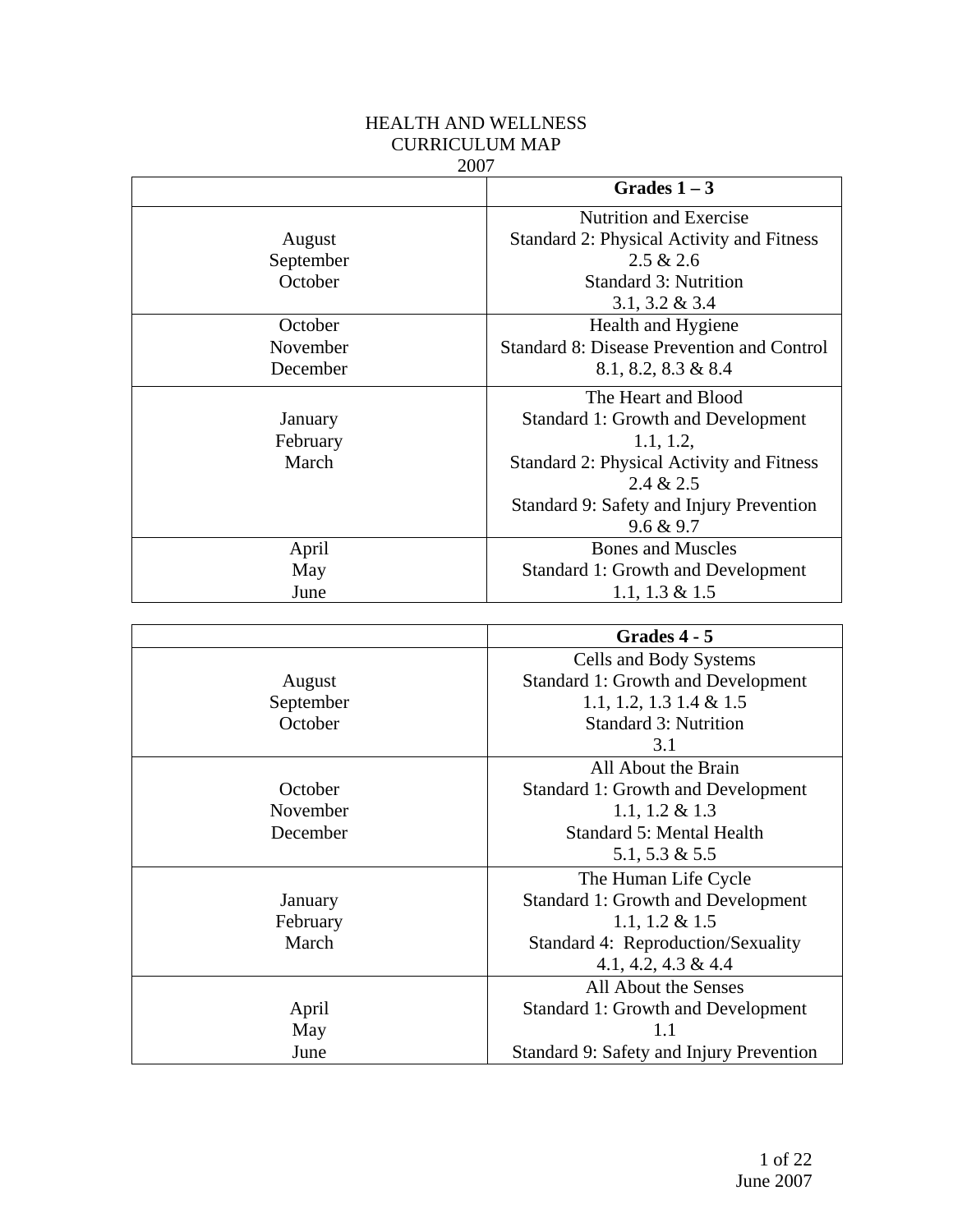#### Standard 2: Physical Activity and Fitness. Taught throughout the year all grades.

### Physical Activity and Fitness

Physical Activity and Fitness focuses on individual competence and versatility in movement skill, understanding movement concepts and body dynamics, and relating physical activity to life long health. Wellness captures the combination of activity of fitness an a healthy lifestyle. Students can increase their awareness of the benefits of physical activity and fitness through knowledge about how the body functions. By identifying and experiencing the relationship of exercise to overall health applying important social skills and safety in physical activity, integrating learning movement with other modes of learning, and practicing strategies to respond to stress, students can enhance their overall health and wellness. Topics generally covered in Physical Activity and Fitness includes: Motor Skill Development, Fitness, and Personal and Social Competency.

### STANDARD 2: Physical Activity and Fitness

Students will, by repeated practice. Acquire and refine a variety of manipulative, locomotor, and non-locomotor movements skills, and will utilize principles of training and conditioning, will learn biomechanics and exercise physiology, and will apply the concept of wellness to their lives.

#### **Through the study of Motor Skill Development students will**

- 2.1 Apply movement concepts including direction, balance, level (high, low), pathway (straight, curve, zigzag), range (expansive, narrow), and force absorption (rigid, with bent knees) to extend versatility and improve physical performance.
- 2.2 Use a variety of manipulative (throwing, catching, striking), locomotor (walking, running, skipping, hopping, galloping, sliding, jumping, leaping), and nonlocomotor twisting, balancing, extending) skills as individuals and in teams.
- 2.3 Perform rhythm routines, including dancing to demonstrate fundamental movement skills.

### **Through the study of Fitness students will**

- 2.4 Identify physical and psychological changes that result from participation in a variety of physical activities
- 2.5 Explain the benefits of physical fitness to good health and increased active lifestyle
- 2.6 Identify the major behaviors that contribute to wellness ( exercise, nutrition, hygiene, rest, and recreation, refraining from using tobacco, alcohol, and other substances)

#### **Through the study of Personal and Social Competency students will**

2.7 Demonstrate responsible personal and social conduct used in physical activity settings.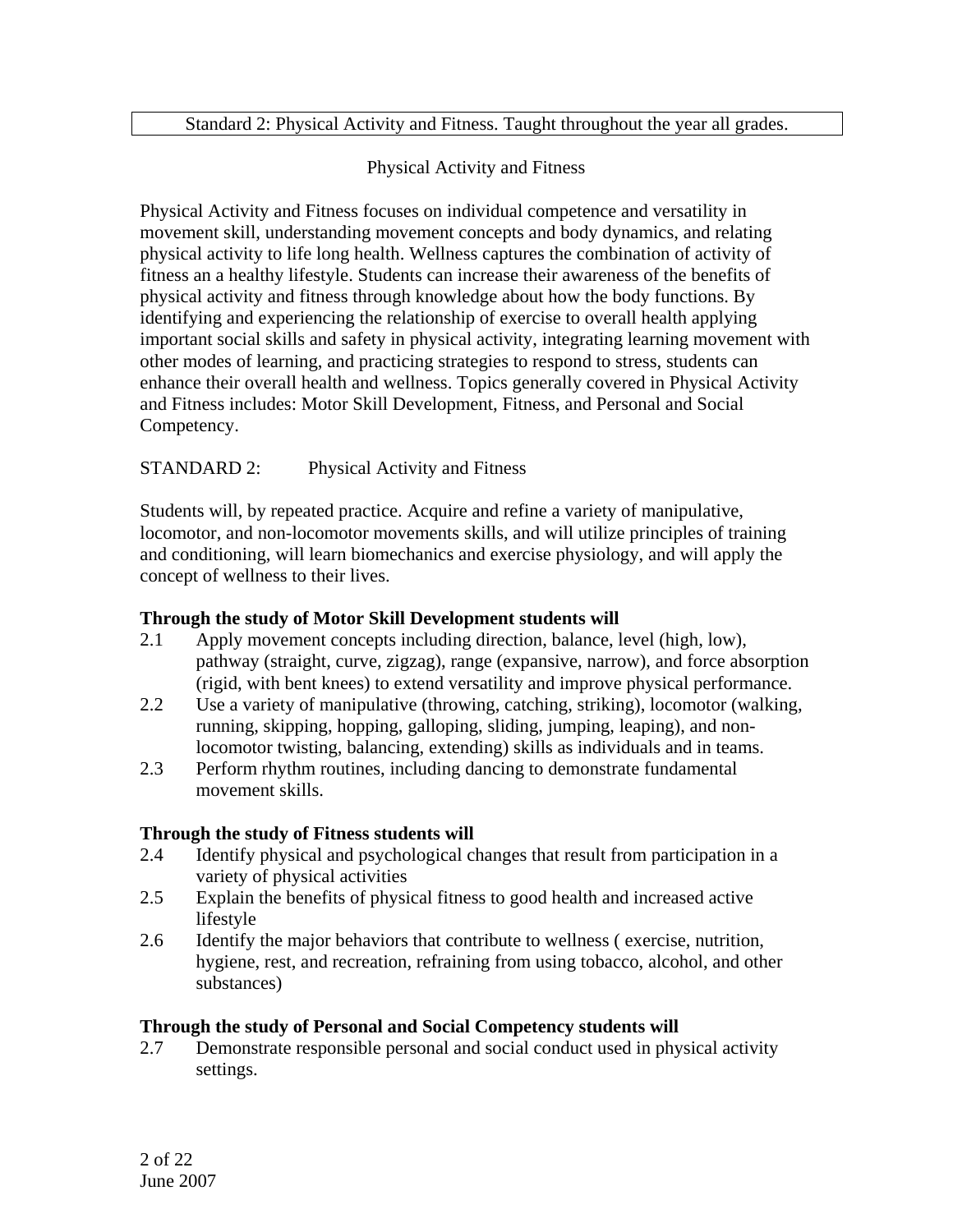#### ESSENTIAL QUESTIONS:

- A. Questions for grades one through five throughout the year.
	- What is personal space?
	- What is locomotor movement?
	- Name two body parts used as a base of support.
	- Name four locomotor skills.
	- What kink of a movement is curling, stretching and twisting?
	- Name four manipulative skills?
	- How should your muscles be when balancing?
	- Give and example of sportsmanship.
	- Give an example of someone who is being unsportsmanlike.
	- What is physical fitness?
	- Name your favorite physical activity.

### OBJECTIVES: Grades 1 – 5

The Physical Education Instructional Program will assist grades  $1 - 5$  students:

- A. Develop awareness of:
	- 1. Body position
	- 2. Change of position
	- 3. Base of support
	- 4. Speed of movement
	- 5. Amount of force
	- 6. Use of space
	- 7. Relationship of body parts to each other
	- 8. Relationship of the body to objects
	- 9. Relationship of one's movement ot others.
- B. Experience a variety of movements including:
	- 1. Locomotor movements
	- 2. Axial movement
	- 3. Manipulative movement
	- 4. Hanging and climbing movement
- C. Identify and define
	- 1. Basic forms of locomotion
	- 2. Locomotor compounds
	- 3. Axial movements
	- 4. Source of force.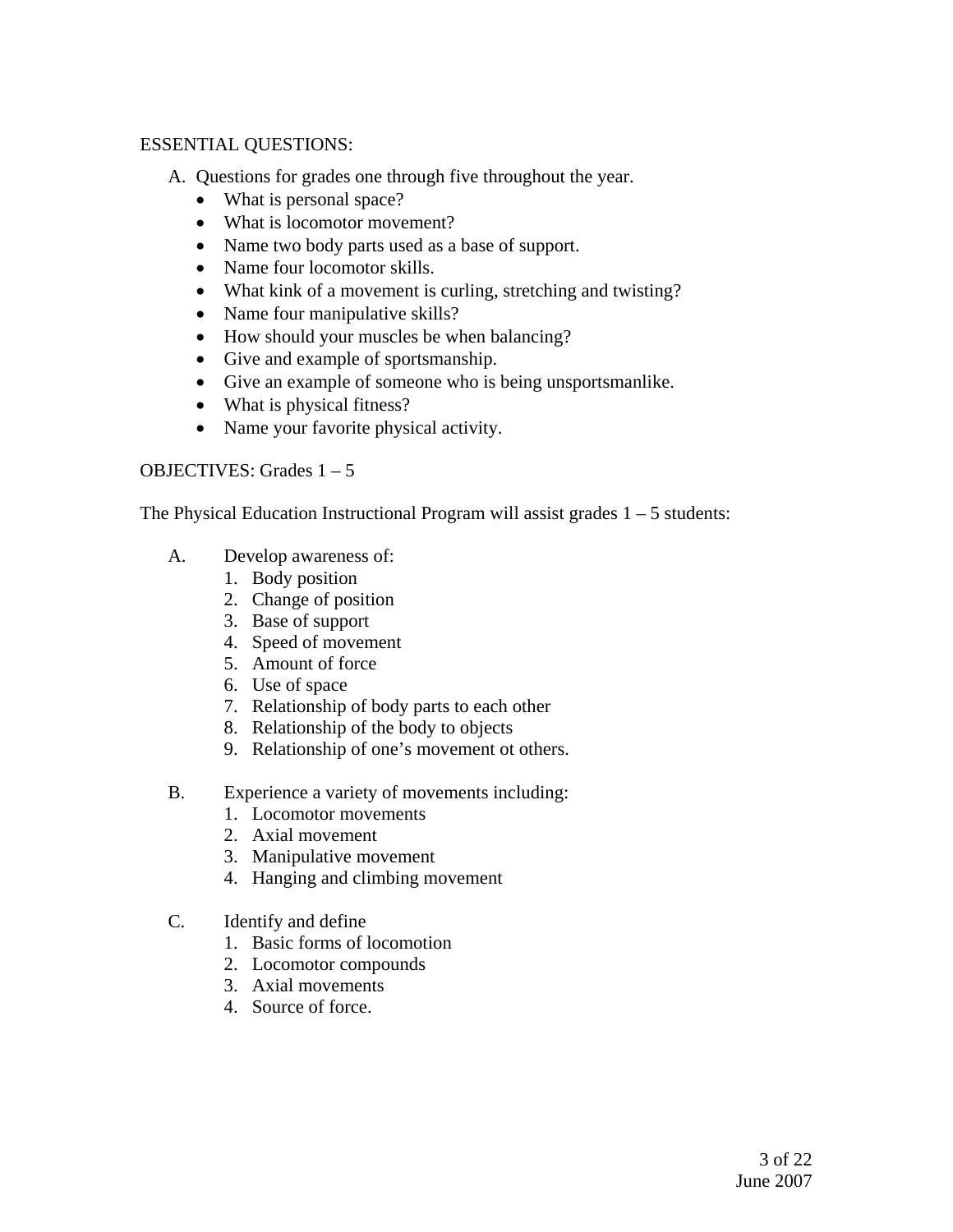- D. Refine locomotor skills, to include
	- 1. Walk
	- 2. Run
	- 3. Leap
	- 4. Jump
	- 5. Hop
	- 6. Gallop
	- 7. Slide
	- 8. Skip
	- 9. Roll
- E. Refine axial movements of
	- 1. Curling
	- 2. Stretching
	- 3. Twisting
- F. Refine manipulative skills of
	- 1. Catching
	- 2. Throwing
	- 3. Striking
	- 4. Fielding
	- 5. Carrying
	- 6. Lifting
	- 7. Pushing
	- 8. Pulling
- G. Achieve stability in a variety of balances.
- H. Link skills to form sequences of movement.
- I. Combine basic skills to form complex skills.
- J. Vary the time, force, and space elements of movement to produce different qualities of movement
- K. Adapt movement skills to meet the demands of a particular situation.
- L. L. Improvise movement to produce personally novel movemet and sequences of movement.
- M. Compose and perfect sequences of movement.
- N. Develop social interactive skills through movement, to include
	- 1. Sharing
	- 2. Accepting
	- 3. Helping
	- 4. Cooperating
- O. Acquire skill in solving movement problems.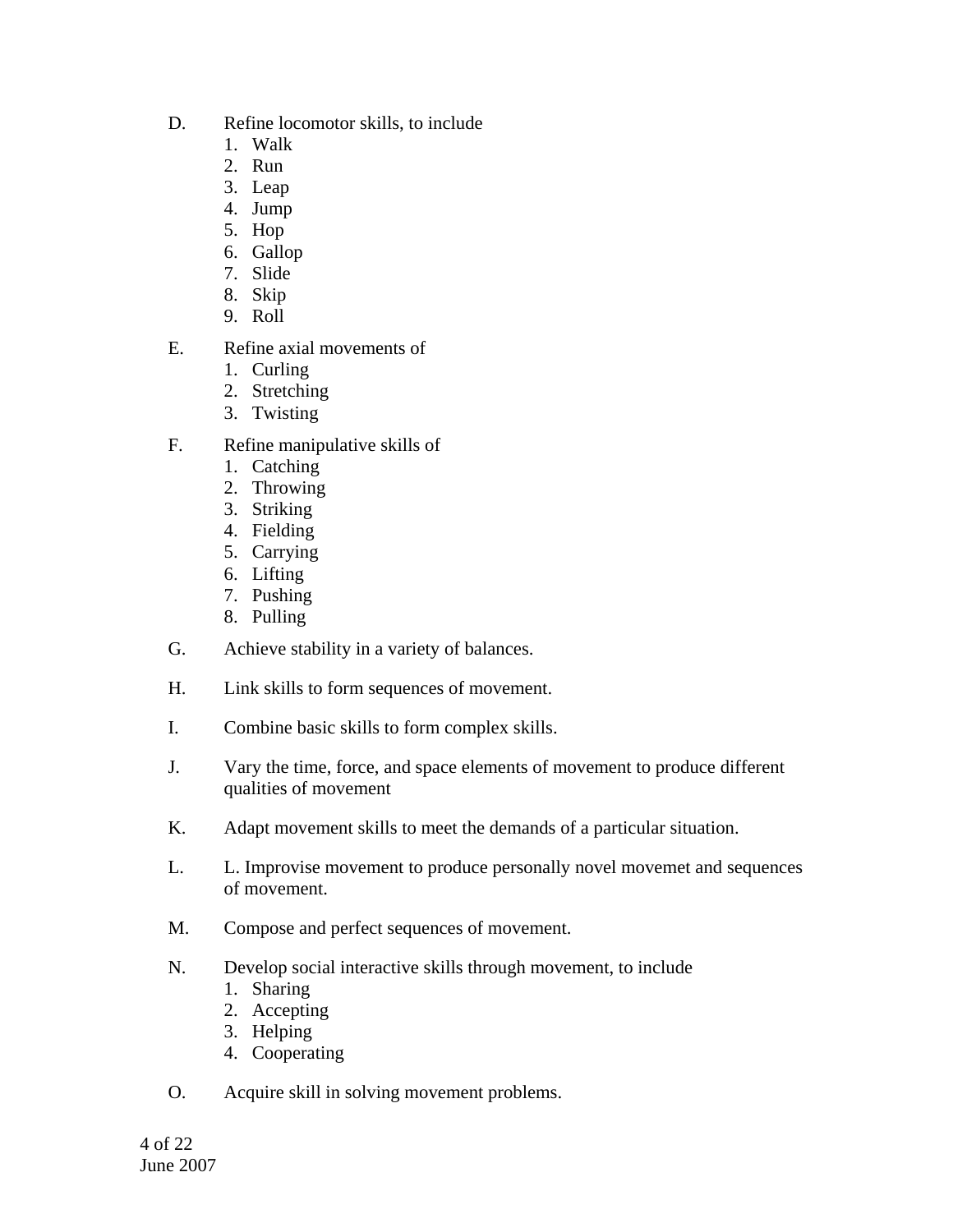- P. Maintain and improve self-confidence and self-esteem through the performance of movement activities..
- Q. Communicate about movement and through movement.
- R. Develop basic concepts related to physical fitness.
- S. Apply science, math, social studies, language, music, and art concepts that are related to, or shared with movement concepts.

### SUGGESTED ACTIVITIES

- A. Teaching space awareness
- Self –Space
- General Space
- Directions
- Levels
- Pathways
- Extensions and Space
- B. Teaching Effort Concepts
- Rate of movement
- Concept of weight
- Concept of Flow
- C. Teaching Relationships
- Relationships of body parts
- Relationships of Objects
- Relationships with People
- D. Traveling
- Travel patterns
- Levels of Skill Proficiency
- E. Chasing, Fleeing, and Dodging
- Chasing
- Fleeing
- Dodging
- Levels of Skill Proficiency
- F. Jumping and Landing
- Fundamental Jumping Patterns
- Vertical and Horizontal Jumping
- Levels of Skill Proficiency
- G. Rolling
- Levels of Skill Proficiency
- H. Balancing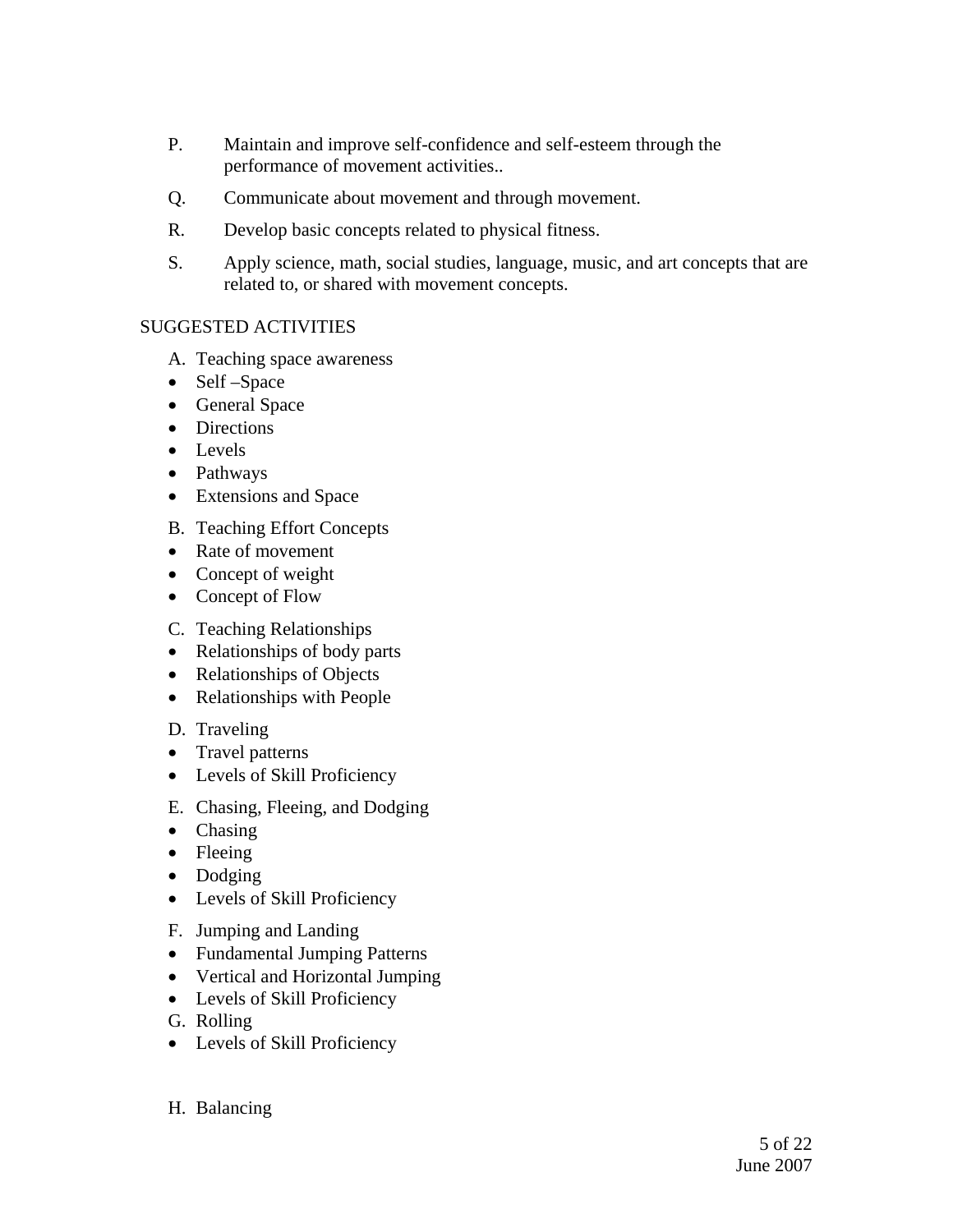- Static and Dynamic Balance
- Levels of Skill Proficiency
- I. Weight Transfer
- Levels of Skill Proficiency
- J. Kicking and Punting
- Levels of Kicking Skill Proficiency
- Levels of Punting Skill Proficiency
- K. Throwing and Catching
- Levels of Throwing Skill Proficiency
- Levels of Catching Skill Proficiency
- L. Volleying and Dribbling
- Levels of Volleying Proficiency
- Levels of Dribbling Proficiency
- M. Striking with Rackets and Paddles
- Levels of Skill Proficiency
- N. Striking with Long-Handled Instruments
- Levels of Skill Proficiency

- Teacher Observation
- Self-Assessment Checklist
- Homework
- Skills Test
- Quiz Tests
- Completed Worksheets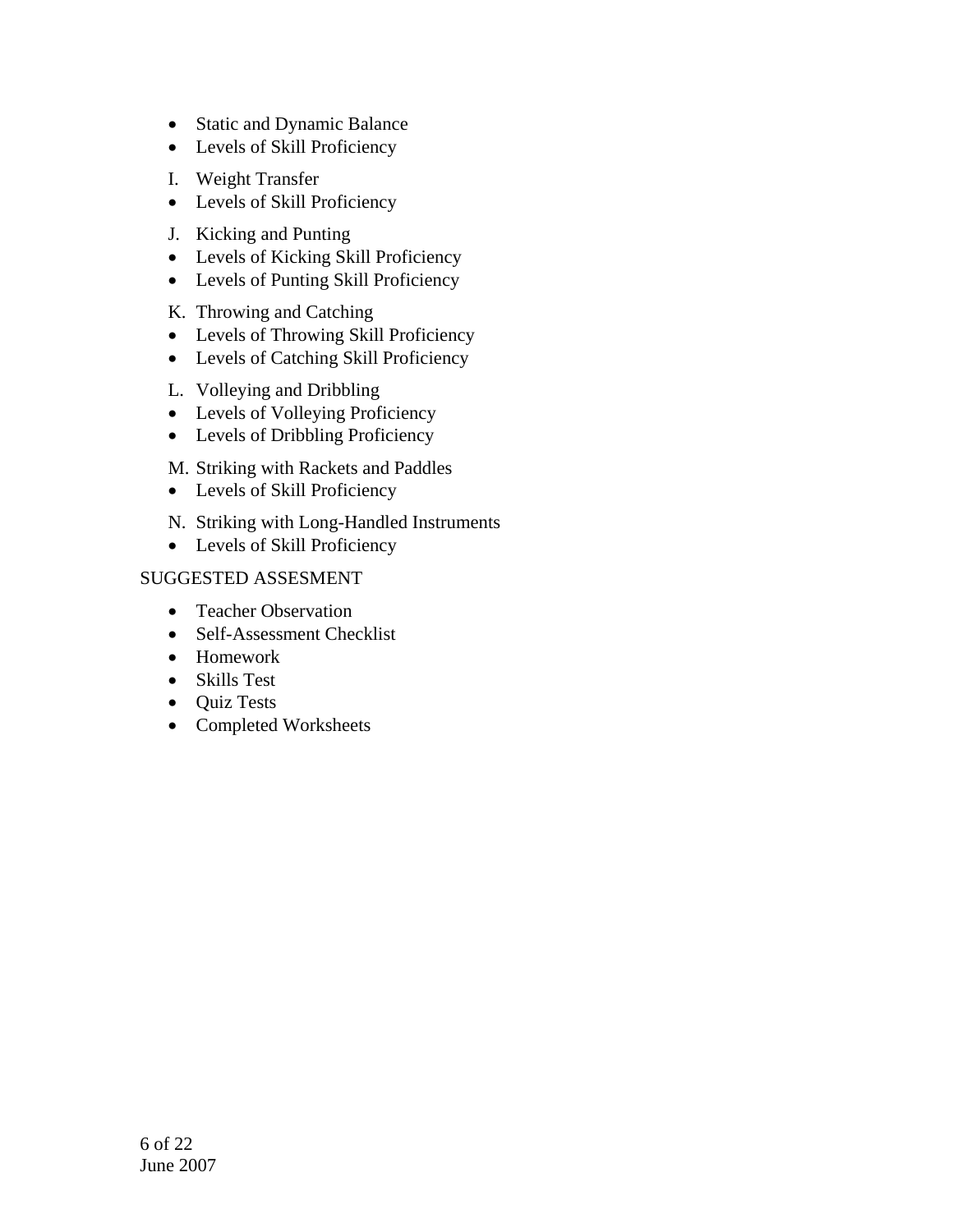August - September - October

GRADE 1 - 3 WELLNESS: "NUTRITION & EXERCISING"

"Nutrition & Exercise" is unit. Emphasis will be on proper nutrition and exercise that are both important to keep the human body healthy. Our bodies need many different foods in the proper quantities, and exercises also necessary to keep the body healthy and balanced. The foods we eat contain important nutrients including carbohydrates, fats, proteins, vitamins, minerals and water.

### TOPIC:

### NUTRITION & EXERCISE

### ESSENTIAL QUESTIONS:

- A. First grade questions:
- Why is water important?
- What good things does exercise do for the body?
- Why is resting important for out bodies?
- B. Second grade questions:
- What do our bodies need to live and grow?
- Is sugar good or bad for us?
- What is fiber?
- What good things does regular exercise do for our body?
- C. Third grade questions:
- Where do our bodies get fuel?
- What is the purpose of the food pyramid?
- What activities work your muscles, heart & lungs?

#### LEARNING STANDARDS:

STANDARD 2: Physical Activity & Fitness (Exercise)

#### **Through the study Fitness students will**

- 2.5 Explain the benefits of physical fitness to good health and increased active lifestyle
- 2.6 Identify the major behaviors that contribute to wellness (exercise, nutrition, hygiene, rest, and recreation, refraining from using tobacco, alcohol, and other substances)

#### STANDARD 3: Nutrition

### **Through the study of Improving Nutrition students will**

- 3.1 Identify the key nutrients in food that support healthy body systems (skeletal, circulatory) and recognize that the amount of food needed changes as the body grows.
- 3.2 Use the USDA food Guide Pyramid and its three major concepts of balance, variety, and moderation to plan healthy meals and snacks.
- 3.4 Identify heredity, diet, and physical activity as key factors in body shape and size.

### OBJECTIVES: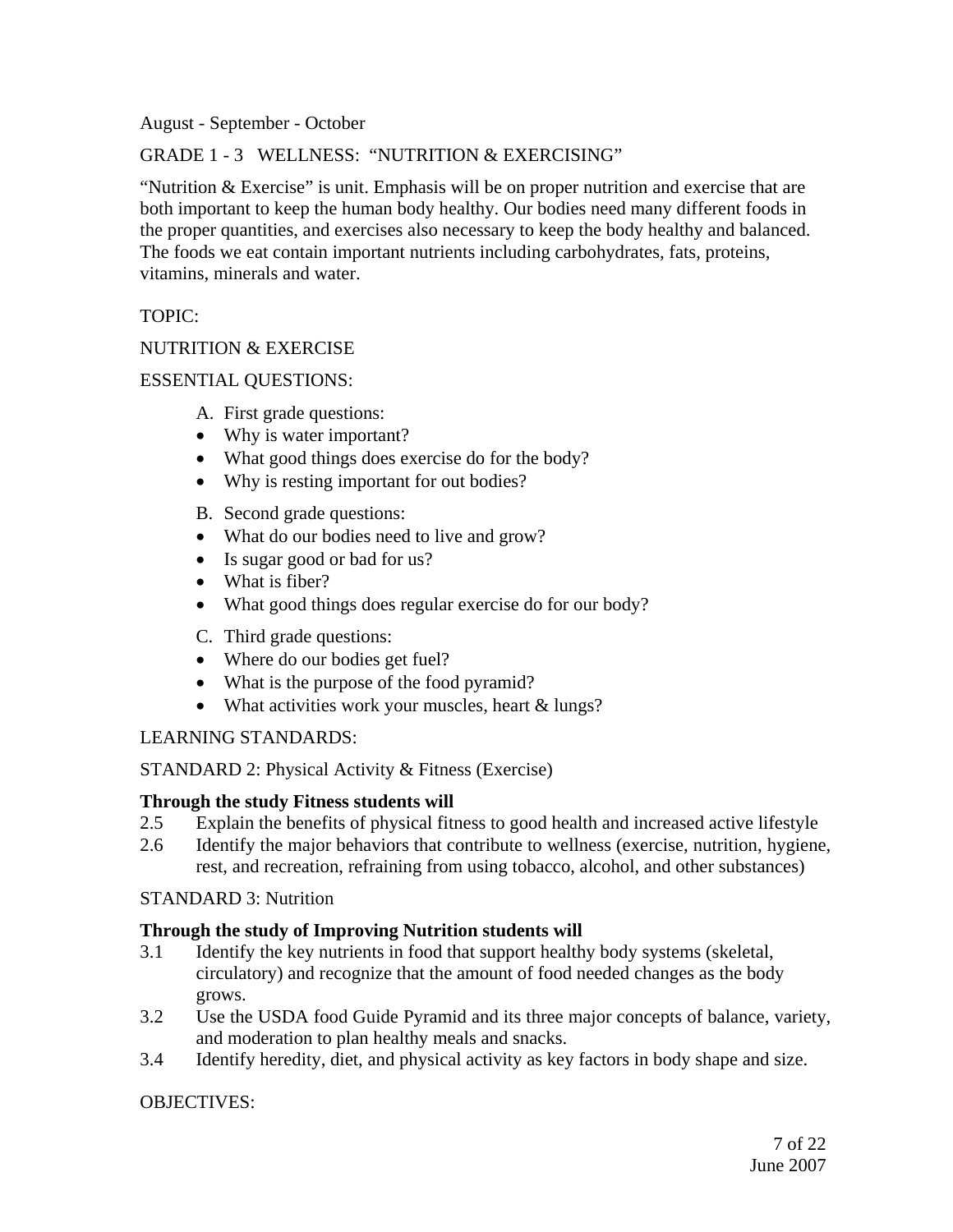- Student view and discuss a DVD addressing nutrition & exercise.
- Students will learn about nutrients.
- Students will learn that exercise will keep our body healthy.
- Students will identify the purpose of the food pyramid.
- Students will recognize what regular exercise will do for your body.

### SUGGESTED ACTIVITY:

- Nutrition bingo.
- Cooperative poster.
- Nutrition based activities/games.
- Use internet resources, kidshealth.org/kid/

- Teacher observation of follow-up questions and discussion.
- Completed worksheets.
- Cooperative group activity displayed in school.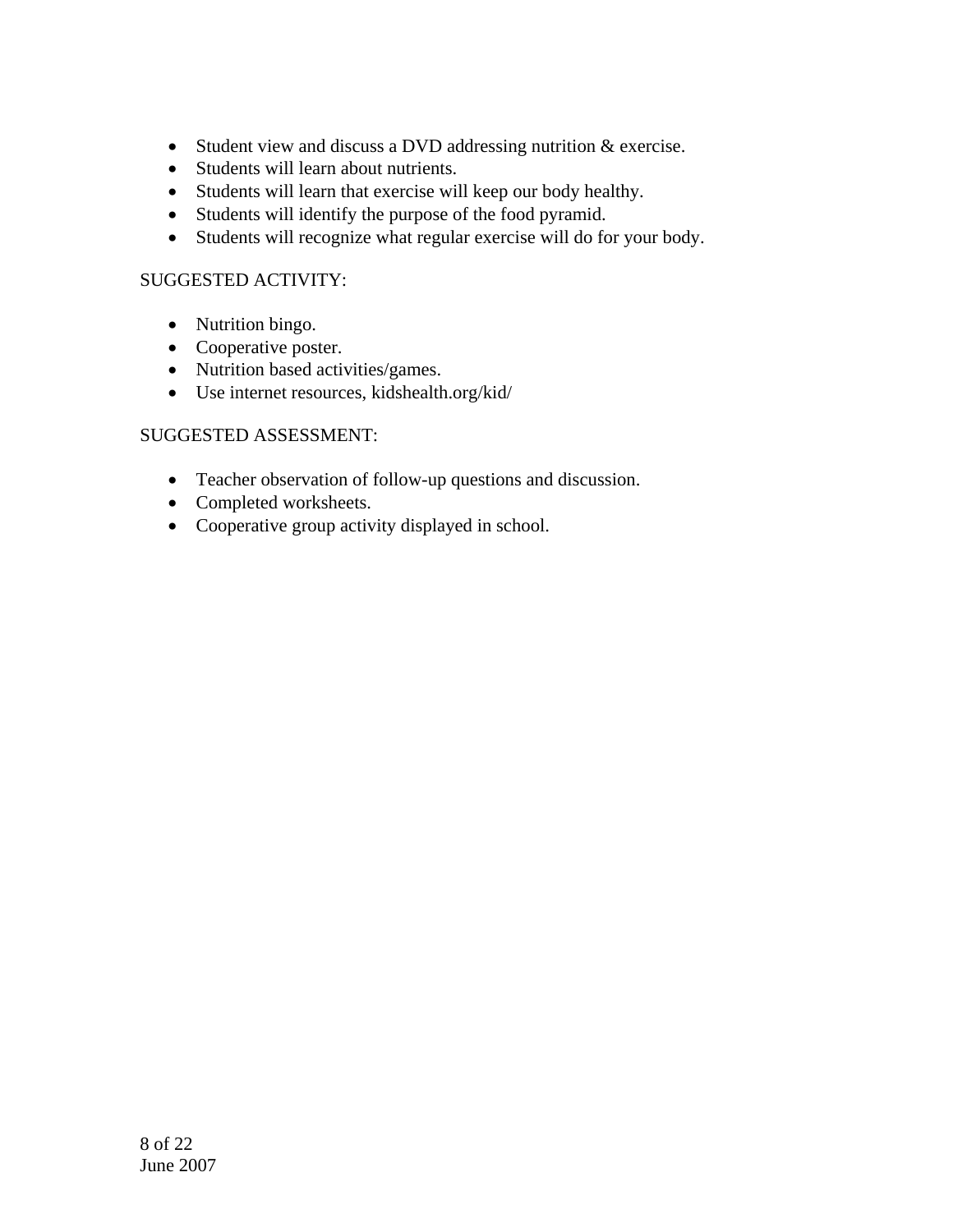October – November - December

#### GRADE 1 - 3 WELLNESS: "HEALTH & HYGIENE"

"Health & Hygiene" is a course on being healthy with all of the body parts working as they should. Even healthy people get sick sometimes. Whenever we get an illness, there are things we can do to get better. We can rest, drink fluids, visit the doctor and take medicine. We can also do things that will help us stay healthy and help prevent illness, like keeping clean, brushing our teeth and taking care of ourselves

#### TOPIC:

#### HEALTH & HYGIENE

#### ESSENTIAL QUESTIONS:

- D. First grade questions:
- What are germs?
- How do germs make us sick?
- How can our bodies fight germs?
- E. Second grade questions:
- What does it mean to be healthy?
- What is a disease?
- What sorts of things can you do to fight diseases?
- F. Third grade questions:
- Name some good hygiene habits?
- Which hygiene habits do you think are the most important?
- Why are these hygiene habits the most important?

#### LEARNING STANDARDS:

STANDARD 8: Disease Prevention and Control

#### **Through the study and Prevention students will**

8.1 Describe how the body fights germs and disease naturally and with medicines and immunizations

#### **Through the study of Signs, Causes, ad Treatment students will**

8.2 Identify the common symptoms of illness and recognize that being responsible for individual health means alerting caretakers to any symptoms if illness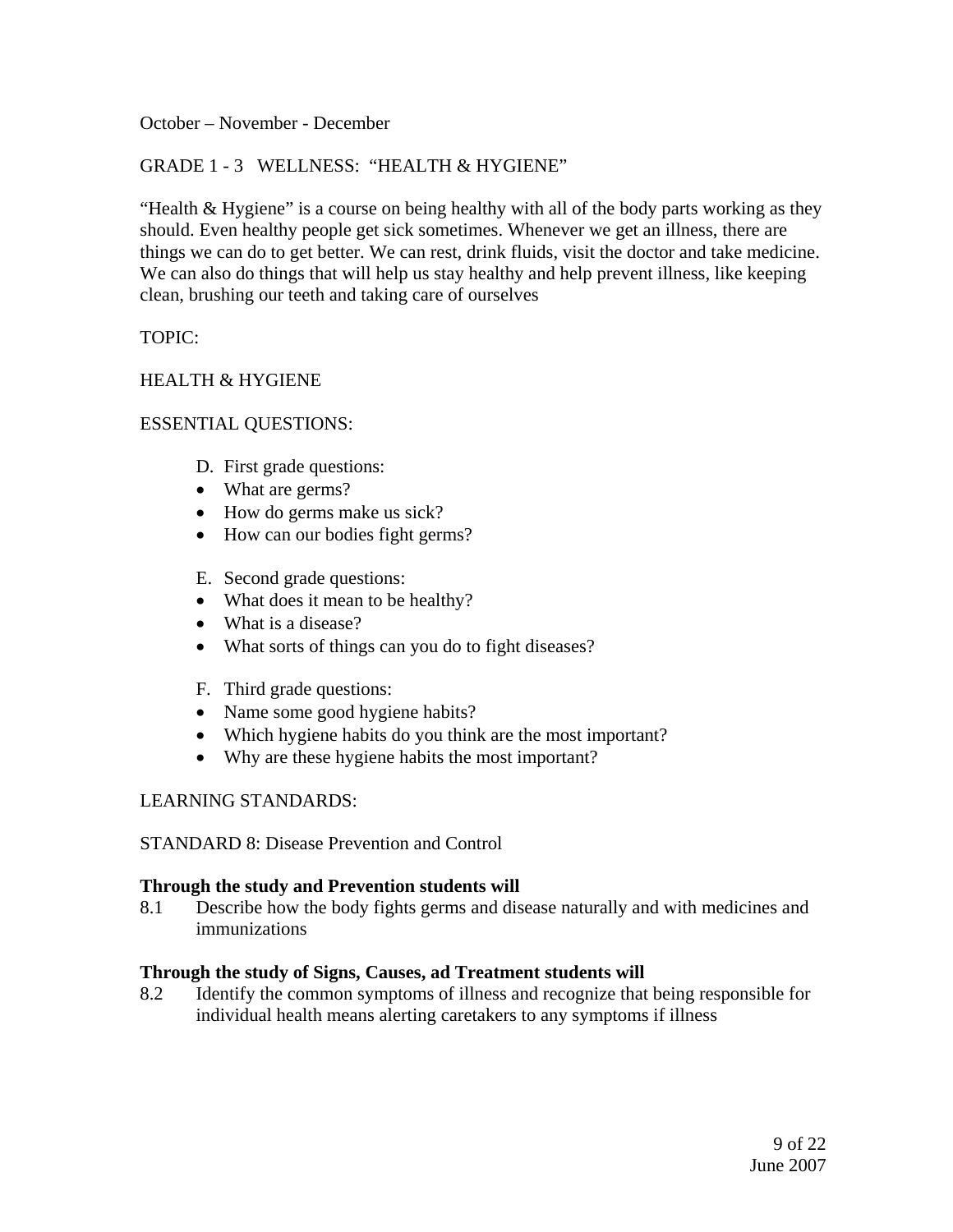## **Through the study of Health Maintenance students will**

- 8.3 Apply skills to prevent and control the spread of disease, including these that help promote cleanliness (such as correct hand-washing, regular bathing, and washing cloths)
- 8.4 Identify tooth functions and causes of tooth health and decay, and apply proper dental health skills (such as choosing healthy tooth snacks, brushing, flossing)

## OBJECTIVES:

- Students view and discuss a DVD addressing health and hygiene.
- Students will learn vocabulary related to health and hygiene.
- Student will learn how to prevent and control the spread of disease, including those that help promote cleanliness (such as correct hand washing, regular bathing, and washing cloths).
- Students will list important things they need to do to stay healthy.
- Students will identify and give examples of good hygiene habits.

### SUGGESTED ACTIVITY:

- Video/DVD viewing.
- Self assessment checklist of health and hygiene.
- Brainstorming: What is constitutes good hygiene? How does it affect good health?
- Role play.
- Health and Hygiene based activities/games.
- Students will create a classroom checklist of good hygiene and healthy habits.
- Invite the school nurse to present a program to students about the relationship between hand washing and catching a cold and medicines that may help, including that medicines should only be taken with adult supervision.
- View video "Dr. Rabbit and The Legend of Tooth Kingdom".
- Identify tooth functions and causes of tooth health and decay, and apply proper dental health skills (such as choosing healthy tooth snacks, brushing, flossing.
- Use internet resources, kidshealth.org/kid/

### SUGGESTED ACTIVITIES/GAMES:

• Germ Bug, Dr. Good,

- Teacher observation of follow-up questions and discussion.
- Homework.
- Quiz/Tests.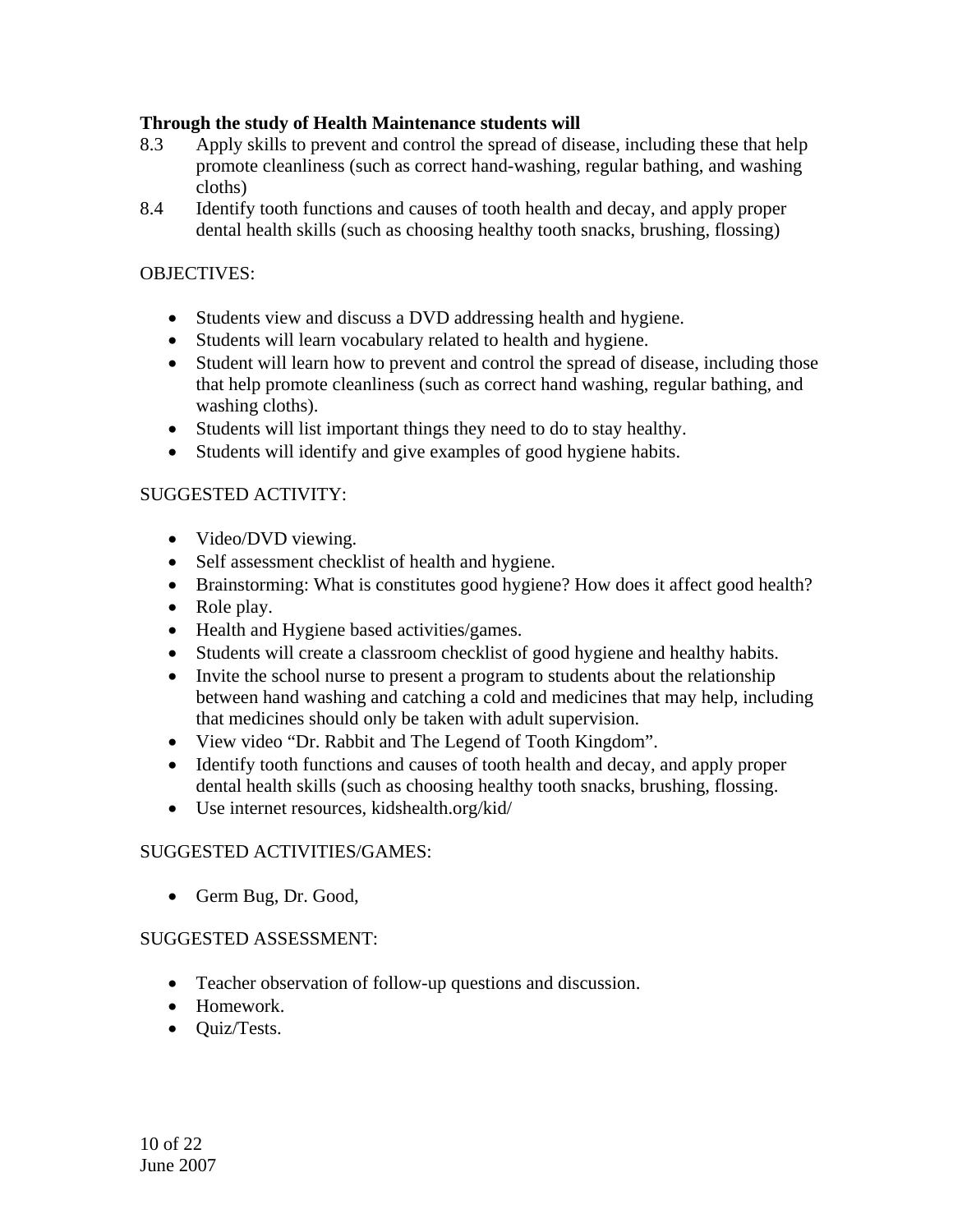January – February - March

GRADE 1 - 3 WELLNESS: "THE HEART & BLOOD"

"The Heart & Blood" unit is the study of the human body and its many different parts. We will be studying the circulatory system which contains the heart, the blood and many blood vessels, and is responsible for circulating the blood throughout the body, providing oxygen, water and food to cells.

TOPIC:

### THE HEART & BLOOD

#### ESSENTIAL QUESTIONS:

- A. First grade questions:
- Where is the heart located in the human body?
- What do you need to in order to keep your heart healthy?
- What is your pulse?
- B. Second grade questions:
- What are the different parts of the heart?
- What does the word circulate mean?
- What are the main jobs that blood does for our body?
- What does the blood deliver and take away in our body?
- Why do we send you to the nurse when you have a cut?
- C. Third grade questions:
- What do white blood cells do?
- What are the three types of blood vessels?
- What are the differences between veins and arteries?

### LEARNING STANDARDS:

### STANDARD 1: Growth and Development

### **Through the study of Body Systems students will**

- 1.1 Name the external and internal parts of the body and the body systems ( circulatory)
- 1.2 Identify the behaviors and the environmental factor that influence functioning of body systems.

STANDARD 2: Physical Activity and Fitness

#### **Through the Study of Fitness students will**

- 2.4 Identify physical changes that result from participation in a variety of physical activities.
- 2.5 Explain the benefits of physical fitness to good health and increased active live style.

STANDARD 9: Safety and Injury Prevention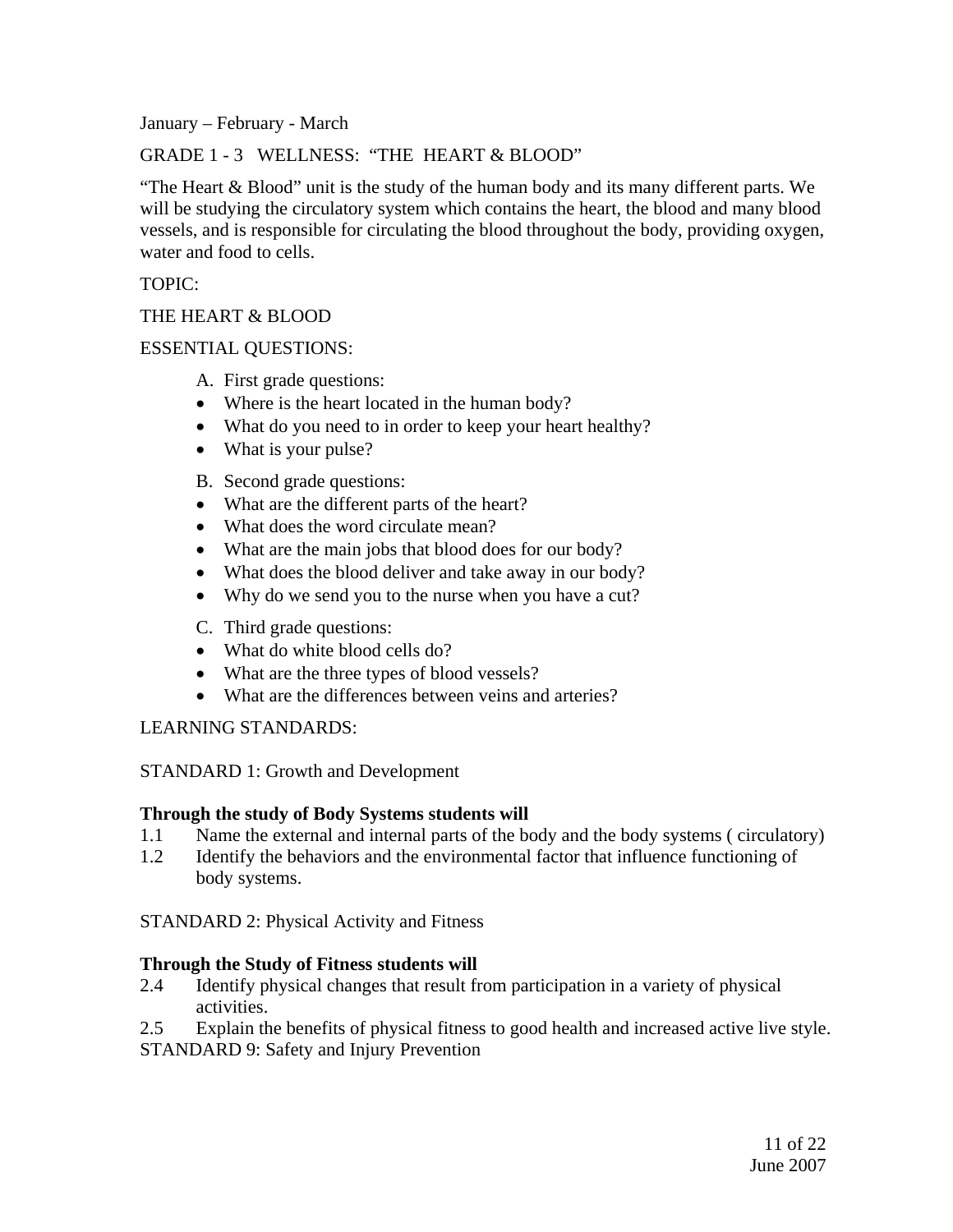## **Through the study of Emergency Intervention students will**

- 9.6 Follow universal precautions for all first aide involving any blood and any other body fluids.
- 9.7 Apply appropriate first aide for cuts and bruises including observing universal precautions.

### OBJECTIVES:

- Student view and discuss a DVD addressing the heart and blood.
- Students will learn how the blood travels through the body.
- Students will be able to explain why the blood is red.
- Students will be able to list four types of human blood.
- Students will understand the concept of matching blood.

#### SUGGESTED ACTIVITY:

- Use internet resources, kidshealth.org/kid/body/heart\_SW.html, AHA.org,
- Find pulse rate change from resting to active.
- Students will draw a picture of the heart labeling the various parts of the heart.
- Invite a Dr. or Nurse from the community to lecture on how to keep your circulatory system healthy.
- Aerobic and anaerobic activities.
- Take class pulse during fitness activities.

- Teacher observation of follow-up questions and discussion.
- Completed worksheets.
- Quiz and tests on heart.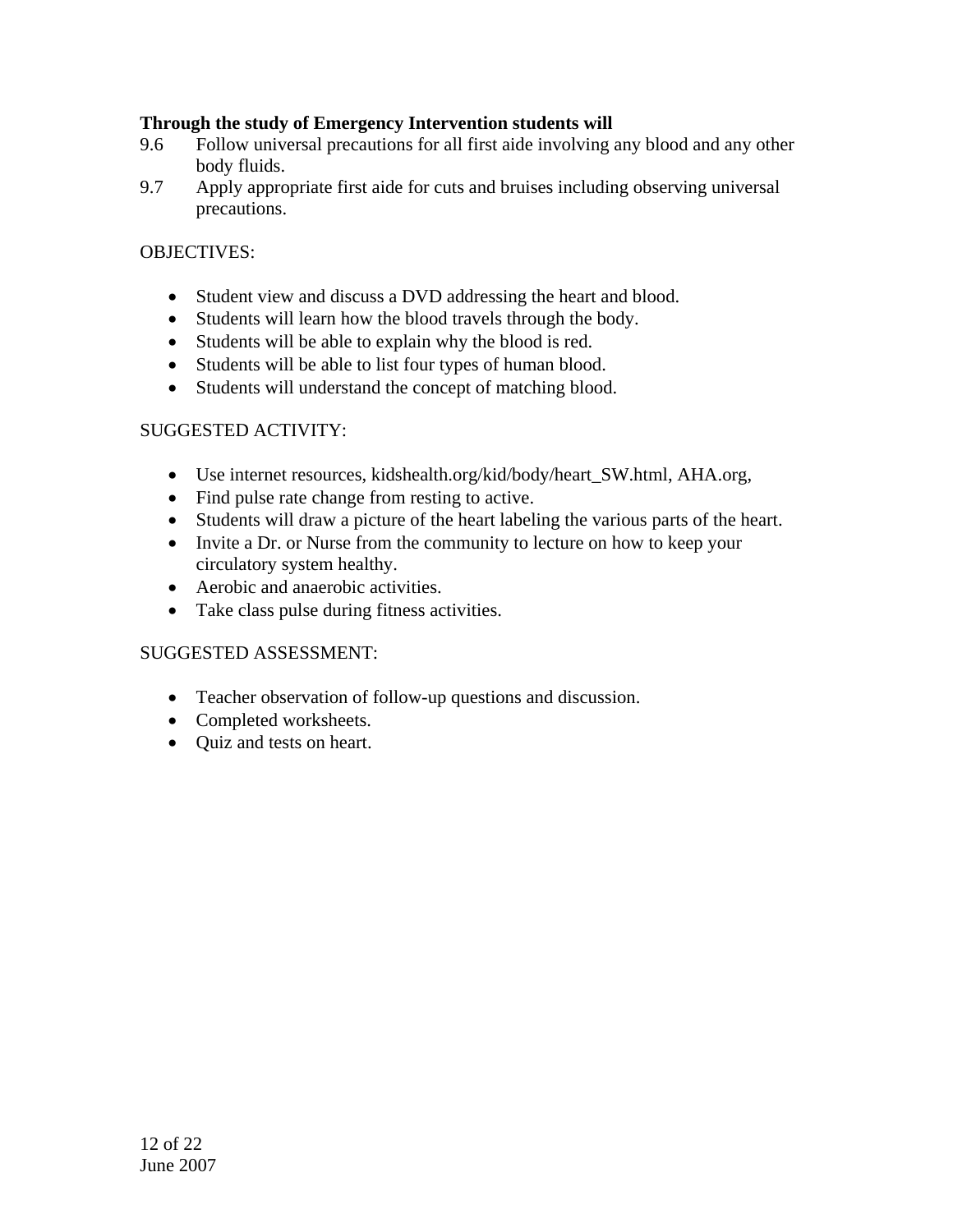April – May - June

### GRADE 1 - 3 WELLNESS: "BONES AND MUSCLES"

"Bones and Muscles" is a unit on how our body moves. It gives young students a close up look at these two key systems of the human body. First, they'll learn that bones and muscles are alive! Then, they will discover that bones give our bodies shape, structure and protection, while also performing the important job of making out blood.

TOPIC:

### BONES AND MUSCLES

### ESSENTIAL QUESTIONS:

- D. First grade questions:
- How many bones are in the body?
- What are bones?
- What are the three types of bones?
- What is the muscular system?
- E. Second grade questions:
- Why is it important for us to drink milk, and eat foods like cheese, yogurt? And leafy green vegetable?
- What is the difference between voluntary and involuntary muscles?
- Can we move all the muscles in your body if you want to?
- F. Third grade questions:
- How many muscles are in the body?
- Why is regular exercise important for bones and muscles?
- Why are thick strong bones not very heavy?
- What is marrow and why is it important?

### LEARNING STANDARDS:

### STANDARD 1: Growth and Development

### **Through the study of Body Systems students will**

1.1 Name the external and internal parts of the body and the body systems ( muscular & skeletal)

1.3 Identify appropriate accommodations and aids for people with physical disabilities.

1.5 List the stages in the basic growth process of living organisms (fertilization, growth, reproduction, death)

### OBJECTIVES: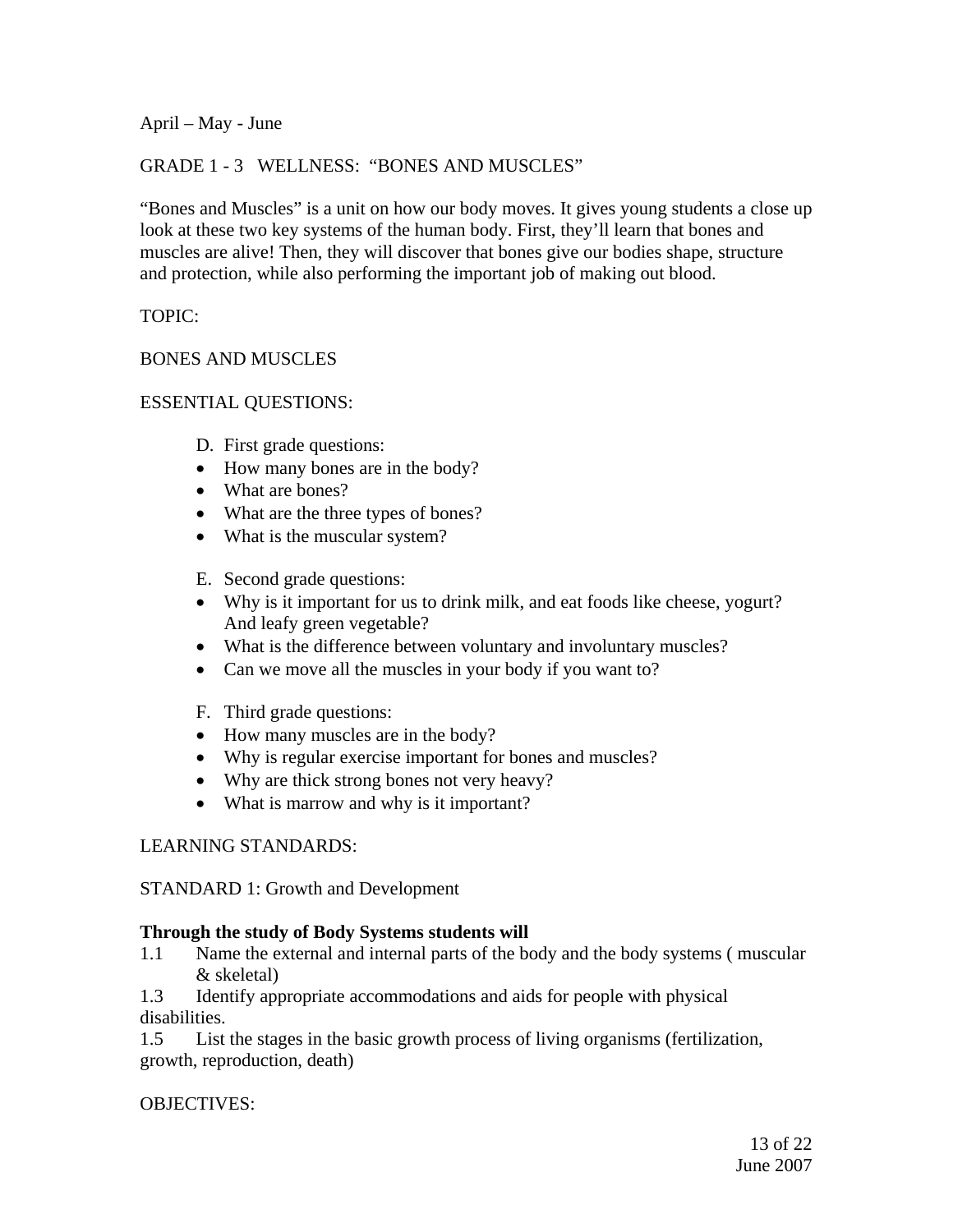- Student view and discuss a DVD addressing the bones and muscles.
- Students will learn names of some bones and muscles.
- Students will explain how our bones and muscles work together when we move our bodies.
- Students will how many bones and muscles are in our bodies.

### SUGGESTED ACTIVITY:

- Use internet resources, yucky.kids.descovery.com/flash/body/
- The Skeletal Poly Spot activities.
- Fitness stations.
- Invite Dr. from the community to discuss and display bones and muscles.

### SUGGESTED ASSESSMENT:

- Teacher observation of follow-up questions and discussion.
- Completed worksheets.
- Quiz and tests on bones and muscles.

August – September - October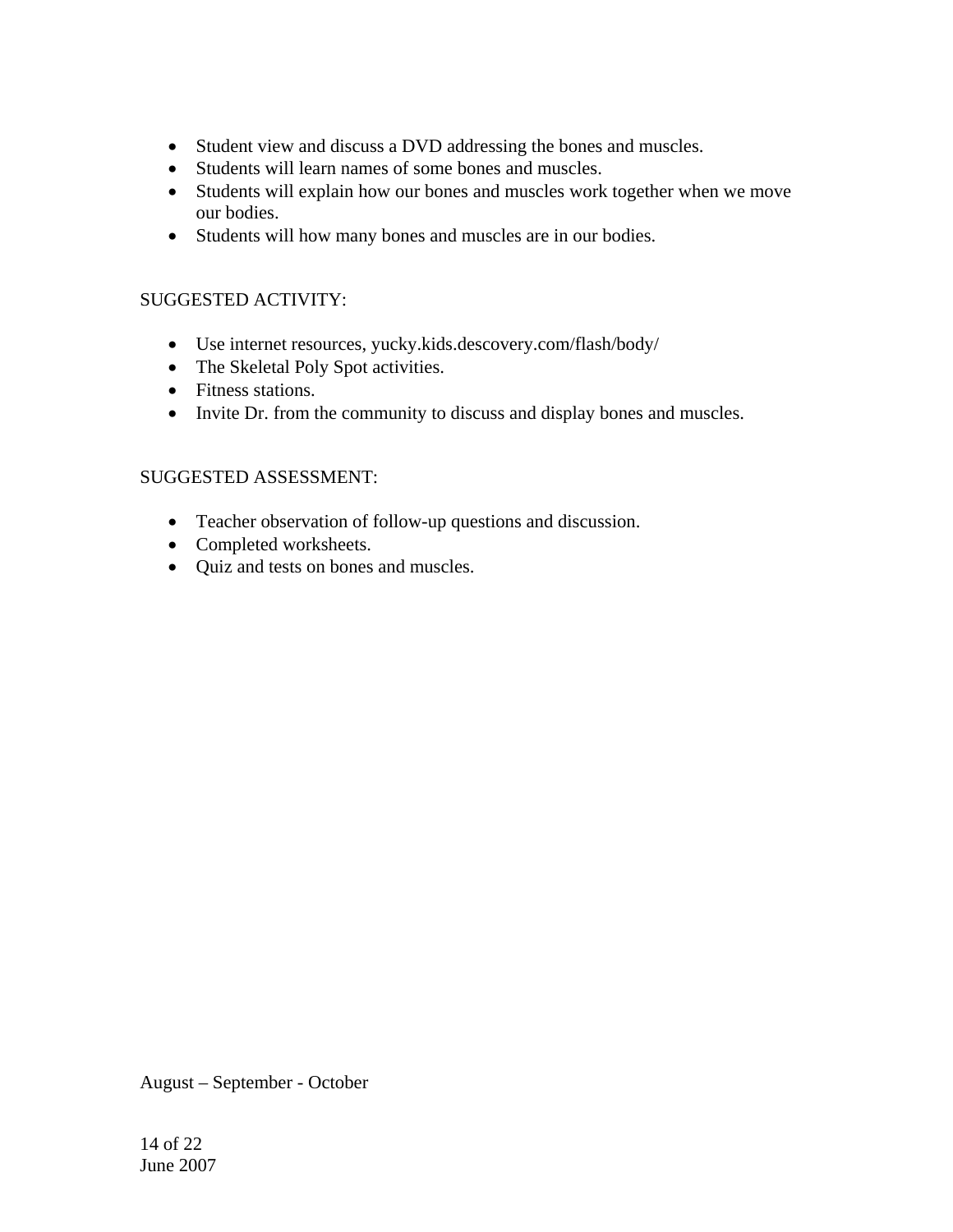### GRADE 4 - 5 WELLNESS: 'CELLS AND BODY SYSTEMS"

"Cells and Body Systems" is a unit that allows the students to see how body parts work closely together as a team to keep the human body healthy and functioning. Student will see how body systems are made up from cells, tissues and organs.

### TOPIC:

## CELLS AND BODY SYSTEMS

### ESSENTIAL QUESTIONS:

- G. Grade four questions:
- Name a body system?
- What are body systems made of?
- Could we live without one of our body systems? Why or why not?
- What system is the "command center" of the human body?
- H. Grade five questions:
- What systems work together to allow us to move our bodies?
- Why do we need to eat food?
- How does the immune system protect us?

### LEARNING STANDARDS:

STANDARD 1: Growth and Development

### **Through the study of Body Systems students will**

1.2 Name the external and internal parts of the body and the body systems ( nervous, muscular, skeletal, circulatory, respiratory, digestive, endocrine, and excretory systems)

1.2 Identify behaviors and environmental factors that influences functioning of body systems

1.3 Identify appropriate accommodations and aids for people with physical disabilities.

1.4 Distinguish the characteristics of living and non-living organisms.

1.5 List the stages in the basic growth process of living organisms (fertilization, growth, reproduction, death)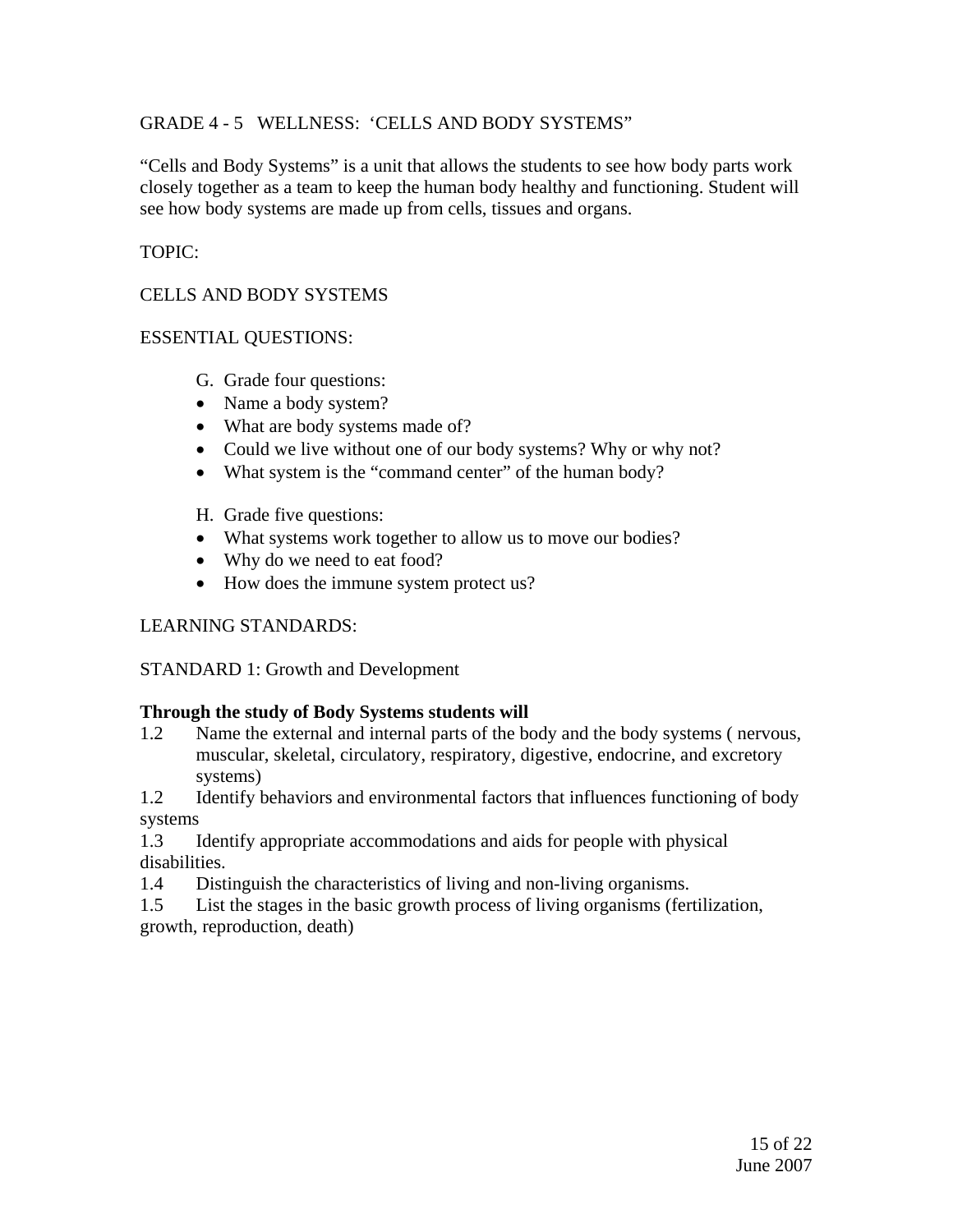### STANDARD 3: Nutrition

## **Through the study of Improving Nutrition students will**

3.1 Identify the key nutrients in food that support healthy body systems (skeletal, circulatory) and recognize that the amount of food needed changes as the body grows.

### OBJECTIVES:

- Student view and discuss a DVD addressing the "Cells and Body Systems".
- Students will make the connections between cells, tissues, and organs.
- Students will identify what a body system is.
- Students will see how the body systems work together.

## SUGGESTED ACTIVITY:

- Use internet resources, www.brainpop.com/health/
- Students will identify any organ system and come up with analogies relating the organs of that system to anything familiar to them.
- Create a poster depicting a body system.
- Brainstorming
- Games/activities relating to the body systems.

### SUGGESTED ASSESSMENT:

- Teacher observation of follow-up questions and discussion.
- Completed worksheets.
- Quiz and tests on cells and body systems
- Poster display.

October – November - December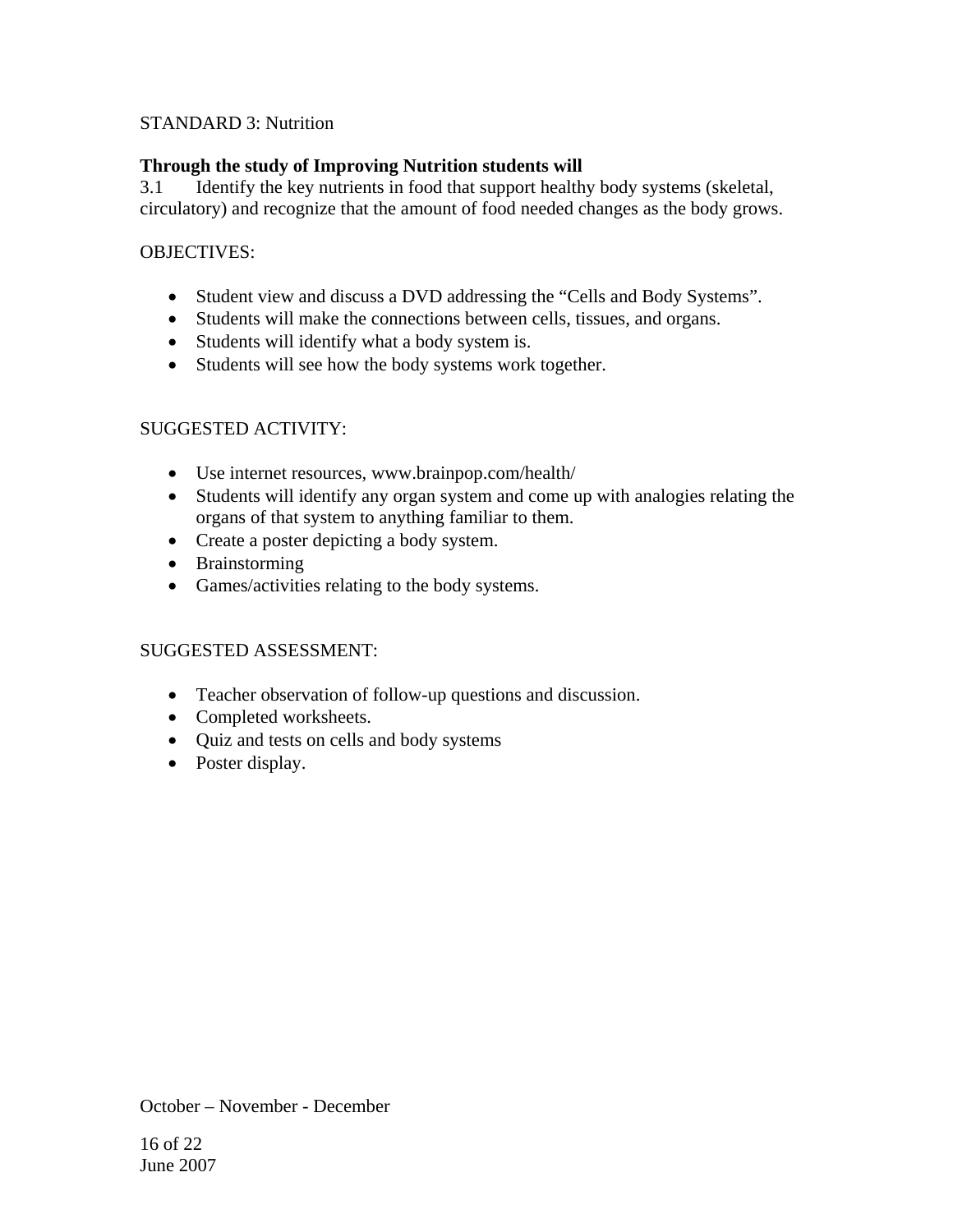### GRADE 4 - 5 WELLNESS: "All About the Brain"

"All About the Brain" is a unit in which students will learn that there is nothing that we do that does not involve the brain in some way. The brain is a part of the nervous system, which is the control and communication system for the entire body.

## TOPIC:

## ALL ABOUT THE BRAIN

### ESSENTIAL QUESTIONS:

- A. Grade Four questions:
- What is the brain?
- How does the brain help us see, hear, taste, smell, and touch?
- What is the nervous system?
- B. Grade Five questions.
- What are the three main parts of the brain?
- Can nervous and muscles act before informing the brain?
- What body system does the brain belong to?

### LEARNING STANDARDS:

STANDARD 1: Growth and Development

### **Through the study of Body Systems students will**

1.3 Name the external and internal parts of the body and the body systems ( nervous, systems)

1.2 Identify behaviors and environmental factors that influences functioning of body systems

1.3 Identify appropriate accommodations and aids for people with physical disabilities.

STANDARD 5: Mental Health

### **Through the study of Feelings and Emotions students will**

5.1 Identify the various feelings that most people experience and describe the physical and emotional reaction of the body to intense positive and negative feelings.

# **Through the study of Identity students will**

5.3 Define Character traits such as honesty, trustworthiness, self-discipline, respectfulness, and kindness and describe their contribution to identity, self concept, decision making, and interpersonal relationships.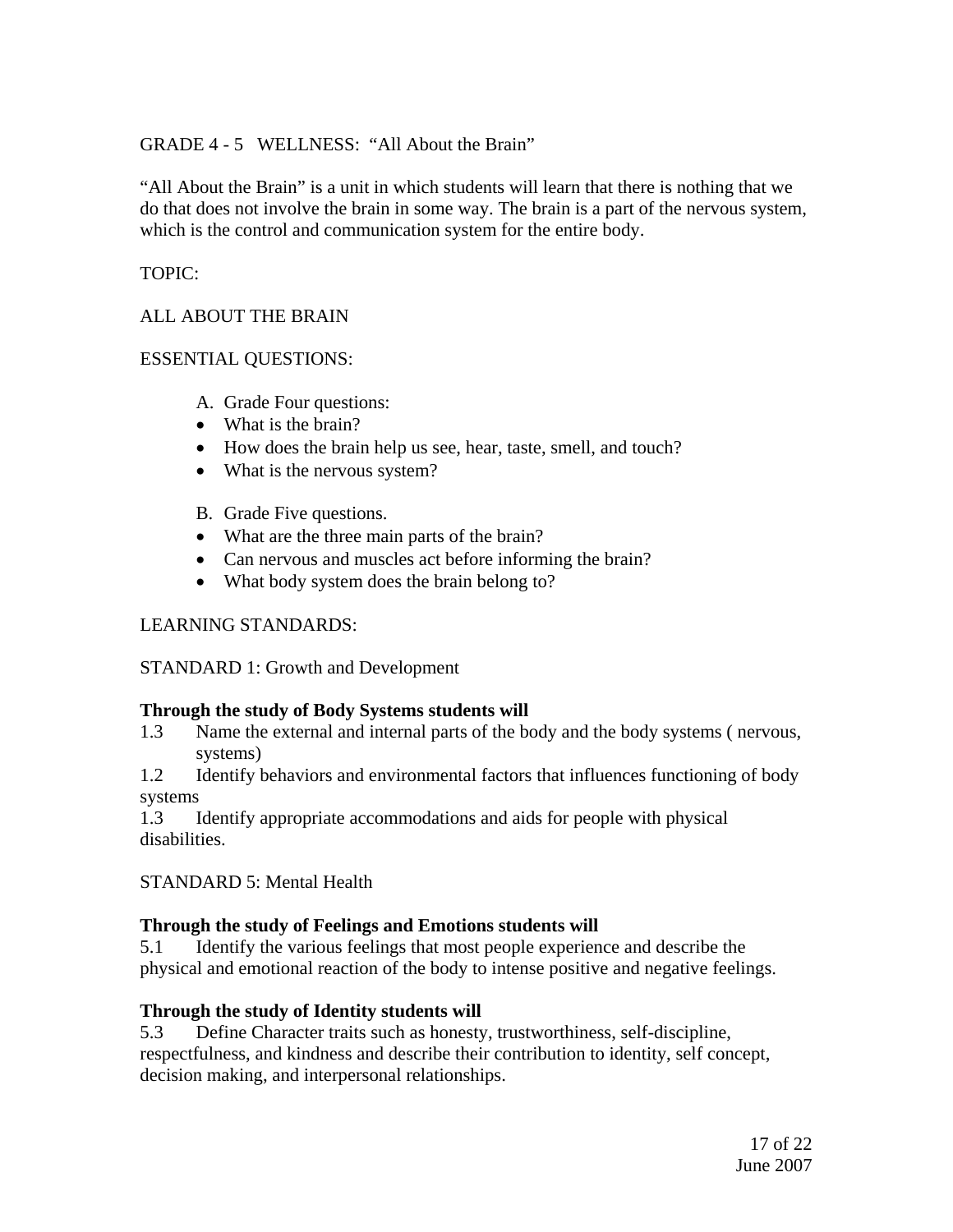## **Through the Study of Decision Making students will**

5.5 Explain and practice a model for decision making that includes gathering information, predicting outcomes, listing advantages and disadvantages, identifying moral implications, and evaluating decisions.

### OBJECTIVES:

- Student view and discuss a DVD addressing the "Brain"
- Students will be able to identify the three main parts of the brain and their responsibilities.
- Students will know what a reflex is.

## SUGGESTED ACTIVITY:

- Use internet resources, [www.brainpop.com/health/](http://www.brainpop.com/health/), faculty.washington.edu/chudler/colorbook.html
- Use of school library for suggested reading and free time.
- Display MRI and CT scans in an effort to show students different images of the brain provided by local community medical guest speaker.
- Create a class bulletin board or display, showing the three main parts of the brain.
- Brainstorming
- Games/activities relating to the brain.

- Teacher observation of follow-up questions and discussion.
- Completed worksheets.
- Quiz and tests on the brain.
- Bulletin board display.
- Written thank you not to the guest speaker containing at least four facts that they learned.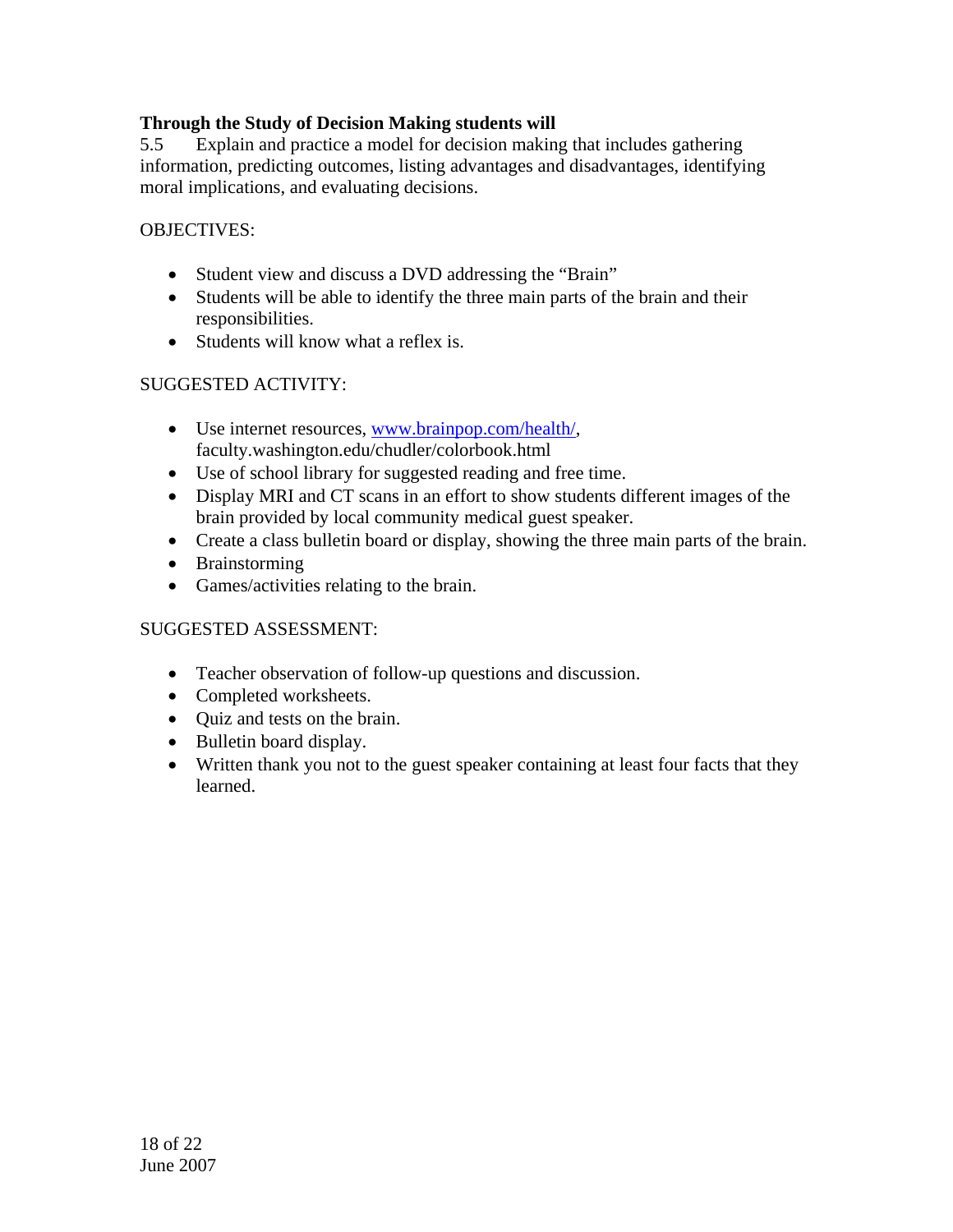January – February - March

GRADE 4 - 5 WELLNESS: "The Human Life Cycle"

"The Human Live Cycle" is units that the student will discover that there are stages that all of us pass through as we grow: birth, infancy, childhood, adolescence, and adulthood.

## TOPIC:

THE HUMAN LIFE CYCLE

### ESSENTIAL QUESTIONS:

- C. Grade Four questions:
- Name all the stages of the human life cycle.
- What changes will you go through in your life as you grow up?
- What is a cycle? Name a few examples.
- D. Grade Five questions.
- How does puberty change the body.
- Why do you think that adolescence is known as a confusing time for the human?
- How do people change as they grow?

### LEARNING STANDARDS:

STANDARD 1: Growth and Development

### **Through the study of Body Systems students will**

1.4 Name the external and internal parts of the body and the body systems ( nervous, systems)

1.2 Identify behaviors and environmental factors that influences functioning of body systems

1.5 Students will list the stages in the basic growth process of living organisms (fertilization, growth, reproduction, an death)

STANDARD 4: Reproduction/Sexuality

### **Through the study of Development students will**

- 4.1 Identify the components, functions, and processes of the reproductive system
- 4.2 Identify the physical changes as related to the reproductive system during puberty.
- 4.3 Define sexual orientation using the correct terminology (such as heterosexual, and gay and lesbian.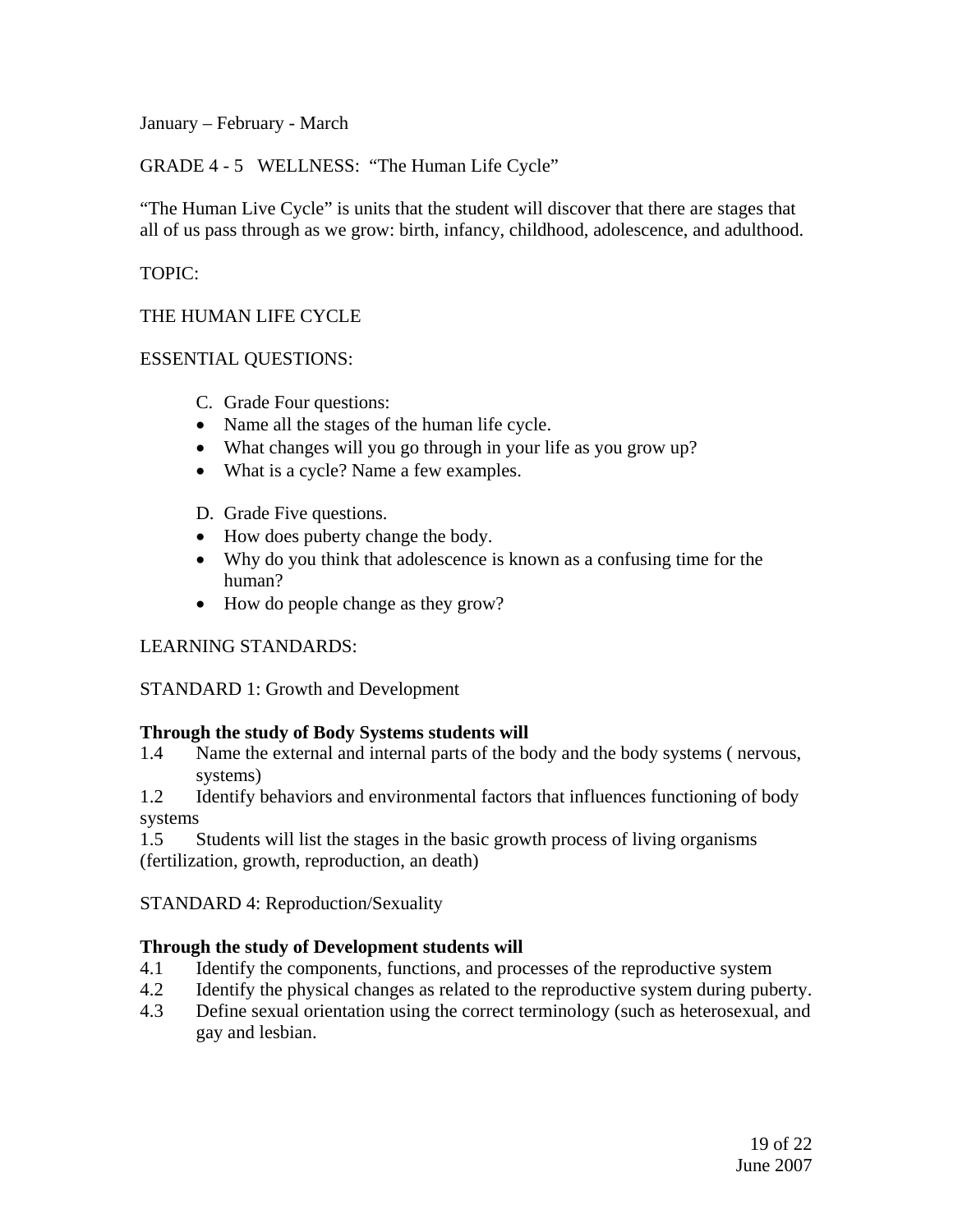## **Through the study of Wellness students will**

4.4 Recognize that diet, exercise, rest, and avoidance of risk behaviors such as smoking, drinking and other substance use contribute to the health of a mother and fetus.

## OBJECTIVES:

- Student view and discuss a DVD addressing the "The Human Life Cycle"
- Student will acquire the knowledge and skills necessary to make effective personal decisions that promote a healthy lifestyle.

### SUGGESTED ACTIVITY:

- Use internet resources, www.kidshealth.org, www.enchantedlearning.com/subjects/butterfly/lifecycle/index.shtml
- Invite the school nurse or a health care professional who specializes in children to discuss the changes that take place in boys and girls at puberty.
- Have student research the life span of different animals, including humans. Integrating this into a math lesson by creating a line or bar graft summarizing this data.
- Have students brainstorm as many cycles as they can, explaining why each is a cycle.

- Teacher observation of follow-up questions and discussion.
- Completed worksheets.
- Quiz and tests on the human life cycle.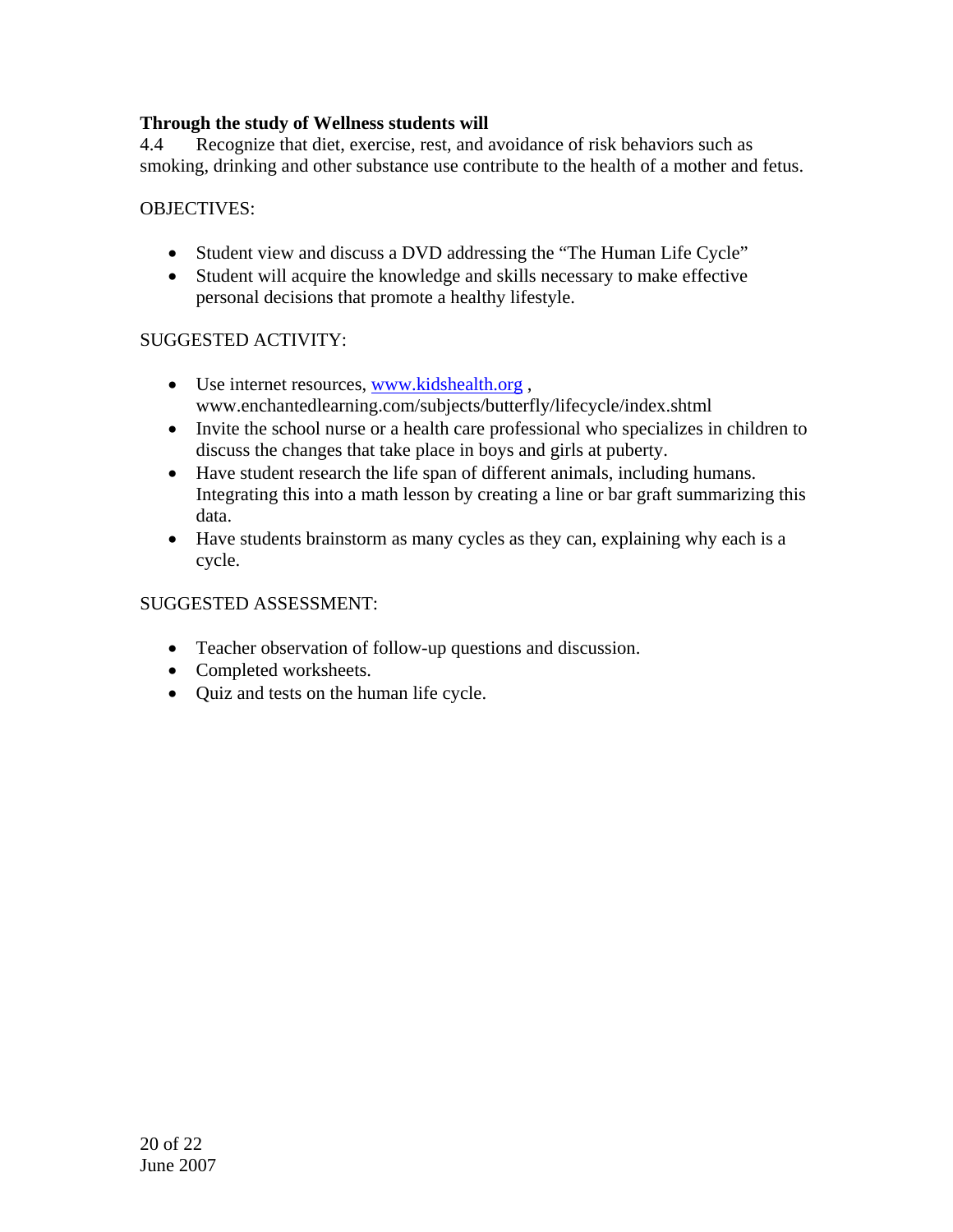April – May - June

GRADE 4 - 5 WELLNESS: "All About The Senses"

"All About The Senses". Is a unit that the students learn that everything we know about the world comes to us through our senses- sight, hearing, touch, smell and taste? Our senses keep us in touch with the world around us. They allow us to enjoy things and protect us from danger.

TOPIC:

#### THE SENSES

### ESSENTIAL QUESTIONS:

- E. Grade Four questions:
- What are the senses and where are they located?
- What do we use our senses for?
- Why do you think it is dangerous to listen to very loud music?
- F. Grade Five questions.
- How does information get from the world around us to our brains?
- Why is it helpful to be able to feel pain?
- Why is the sense of smell useful to humans?

### LEARNING STANDARDS:

STANDARD 1: Growth and Development

### **Through the study of Body Systems students will**

1.5 Name the external and internal parts of the body and the body systems (senses)

STANDARD 9: Safety and Injury Prevention

### **Through the study of Hazard Prevention students will**

9.3 Describe personal responsibility for reducing hazards and avoiding accidents.

### **Through the study of Self Protection students will**

9.4 Distinguish among safe, unsafe, and inappropriate touch

# OBJECTIVES:

• Student view and discuss a DVD addressing the "All About the Senses"